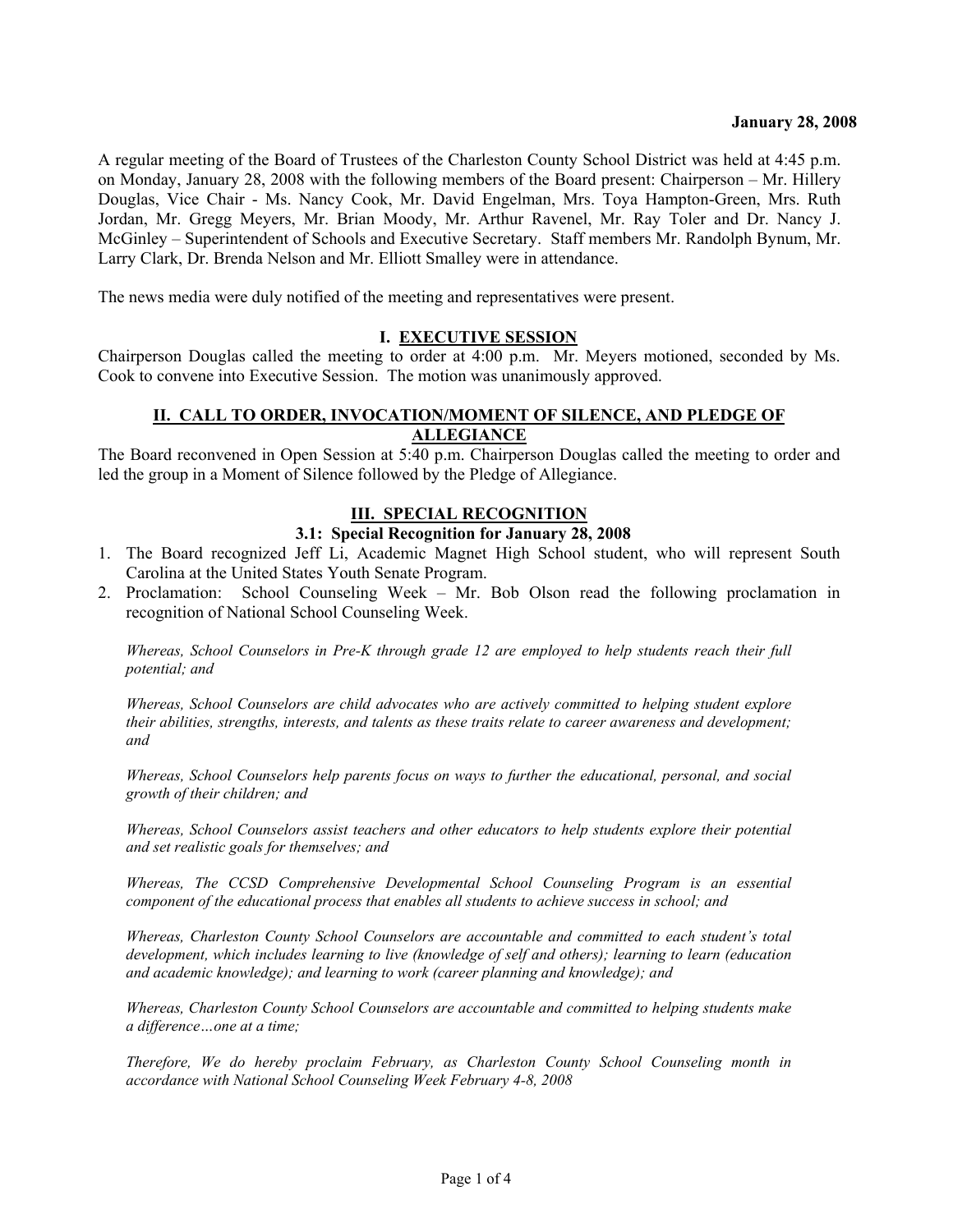## **IV. SUPERINTENDENT'S REPORT 4.1: Superintendent's Report**

The Superintendent, Dr. Nancy McGinley reported the following:

- Prayers and well wishes were extended to Mr. Mark Cobb, Executive Director of Facilities Services, who has been sick and hospitalized for a week.
- Changes have been made in the district's lobby making it more welcoming and better reflect the dynamic students of Charleston County. Pictures of diverse students of all ages from Military Magnet, West Ashley High, James Island Middle, Angel Oak Elementary, Charleston Progressive and Buist Academy serves as a reminder of the impact of the district's work, which is all about the students.
- Junior Doctors of Health students from Fraser Elementary recently wrote letters to Tae-Bo champion Billy Blanks asking him to visit their school. Mr. Blanks agreed to visit at no cost, waiving his \$25,000 fee and earlier today he showed his moves and inspired students to stay in school and lead healthy, active lifestyles.
- Last Monday Dr. McGinley, Mayor Joe Riley, Mr. Hillery Douglas and Chief Mullen walked in the Dr. Martin Luther King, Jr. Parade along with the Burke High School Band.
- The district is working harder than ever to prepare students for success in school and life. During the "50 Day Countdown to PACT," the district is now planning initiatives and developing resources that will support students, teachers, and families during the critical  $3<sup>rd</sup>$  through  $8<sup>th</sup>$  grade assessment process. The focus will be on what students know and need to know and tools will be in place to address areas where there are gaps. Brochures, web-based and print instruction tips and materials will be made available for parents and teachers to boost achievement for every child.
- Superintendents across the state attended a working meeting in Hilton Head last week. While its not been made official, State Superintendent, Dr. Jim Rex suggested that 2008 may be the last year for the PACT test.
- Dr. McGinley hosted the first "Breakfast with the Superintendent" last week with 12 outstanding employees from different sectors of the district workforce who were recognized for going "above and beyond" in their jobs. The monthly breakfast will be held throughout the year to recognize the accomplishments employees throughout the district.
- The Board was recognized by Dr. McGinley for their accomplishments and commitment. An article was posted on the district's website today about the CCSD School Board. The Board was also thanked for leadership, guidance, patience and contributions.

# **V. VISITORS, PUBLIC COMMUNICATIONS**

## **5.1: Visitors, Public Communications**

- 1. Ms. Elizabeth Motley expressed concerns about the district's Code of Conduct.
- 2. Mr. Teddie Brown addressed the Board about visiting schools in the district.

## **VI. APPROVAL OF MINUTES/EXECUTIVE SESSION AGENDA ITEMS**

#### **6.1: Open and Executive Session Minutes of January 14, 2008**

Mr. Moody motioned, seconded by Mr. Meyers approval of minutes of January 14. The motion was approved 9-0.

Mr. Ravenel requested the video recording of Board meetings be available to staff immediately after board meetings.

#### **6.2: Motions of Executive Session of January 28, 2008**

The Board acted on the following Executive Session Agenda items as follows:

- 1.1: Contractual Matter The Board received information on a contractual matter. No action was taken.
- 1.2: Property Matter The Board approved a recommendation on a property matter. The vote was 9-0.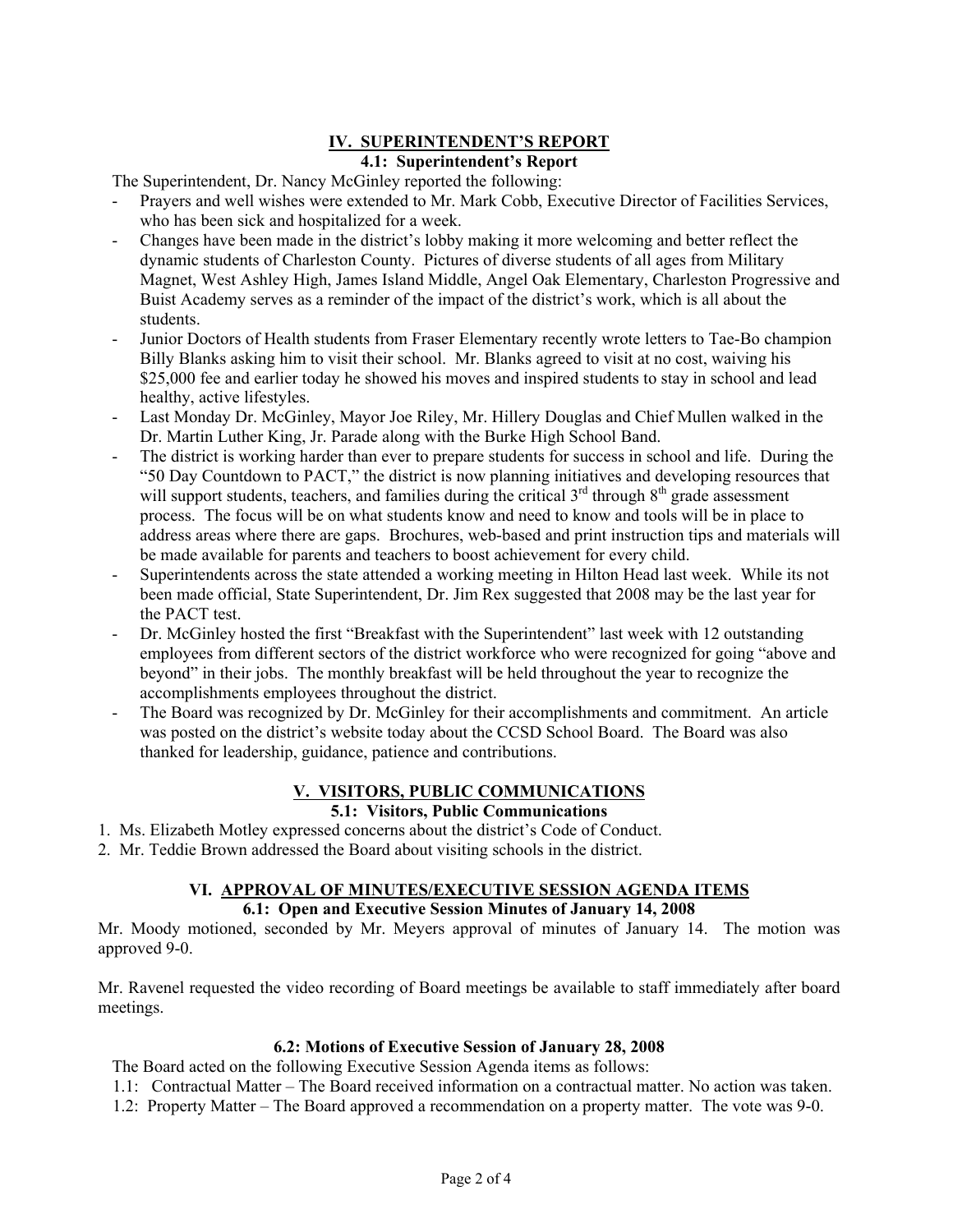1.3: Superintendent's Evaluation Instrument – The Board approved version B of the Superintendent's evaluation.

#### **6.3: Financial Minutes of January 14, 2008**

Mr. Moody motioned, seconded by Mr. Moody to approve the Financial Minutes of January 14, 2008. The motion was approved 9-0.

## **VII: MANAGEMENT REPORTS**

#### **7.1: Capital Projects Report for December 2007**

The Board received the Capital Projects Report for December 2007 as information. Mr. Bill Lewis, Executive Director of Facilities Improvements introduced Mr. Miles Glick who provided a PowerPoint presentation of the new District 4 Middle School.

## **VIII: CHARLESTON PLAN FOR EXCELLENCE**

There was no Charleston Plan for Excellence update on this agenda.

# **IX**. **POTENTIAL CONSENT AGENDA ITEMS**

# **9.1: Home School Applications (2) – Approved**

*A recommendation to approve two home school applications.* 

Mr. Moody motioned, seconded by Mr. Meyers to approve the recommendation for approval of two home school applications**.** The motion was approved 8-1 (Douglas).

## **9.2: Second Reading Policies of New and Revised Policies - GCQFA – Suspension Without Pay of Professional Staff, \*GCQFB – Dismissal/Non-Renewal of Non-Certified Professional Staff, GDQD – Suspension Without Pay of Classified Staff. \*New Policy – Approved**

Mr. Moody motioned, seconded by Mr. Meyers to approve the Second Reading of New and Revised Policies GCQFA – Suspension Without Pay of Professional Staff, GCQFB – Dismissal/Non-Renewal of Non-Certified Professional Staff, GDQD – Suspension Without Pay of Classified Staff. The motion was approved 9-0.

## **9.3: Barnwell Building Fund Application**

*A recommendation for approval of the Barnwell Building Fund application.* 

Mr. Moody motioned, seconded by Mr. Meyers to approve the recommendation for the approval of the construction contract for the New District 4 Middle School. The motion was approved 9-0.

## **9.4: Request for a Waiver of Requirement to Reduce Millage**

*A recommendation to authorize administration to submit a completed State Department of Education Form E, Request for Waiver of Requirement to reduce millage to the State Department of Education.* 

Mr. Moody motioned, seconded by Mr. Meyers to approve the recommendation to authorize administration to submit a waiver of requirement to reduce millage. The motion was approved 9-0.

#### **9.5: New District 4 Middle School Construction Contract Award**

*A recommendation to award the construction contract for the New District 4 Middle School to Brantley Construction Company, LLC, for the stipulated sum of \$18,728,000. The funds for this project is the 2005- 2009 Capital Improvement Program New District 4 Middle School Project.*